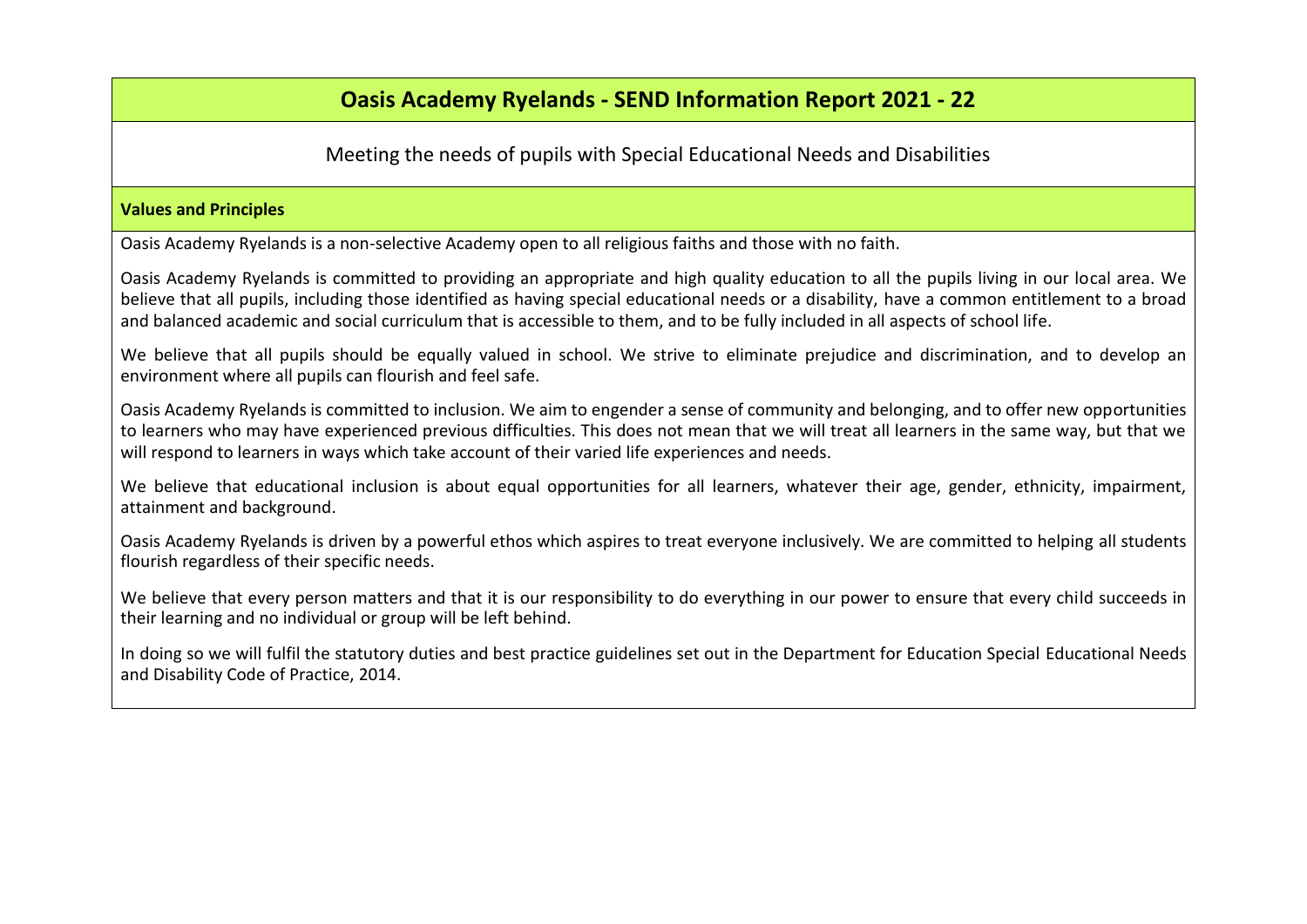| Information and Guidance: Who should I contact to discuss the concerns or needs of my child? |                                                                                                                                                                                                                                                                                                                                   |  |
|----------------------------------------------------------------------------------------------|-----------------------------------------------------------------------------------------------------------------------------------------------------------------------------------------------------------------------------------------------------------------------------------------------------------------------------------|--|
| <b>Class teacher</b>                                                                         | The class teacher is responsible for:<br>Quality First Teaching for all children: the effective inclusion of all pupils in high-quality everyday                                                                                                                                                                                  |  |
|                                                                                              | personalised teaching. This teaching will be based on: clear objectives that are shared with the<br>children and returned to at the end of the lesson; carefully explained new vocabulary; using lively,<br>interactive teaching styles and making maximum use of visual and kinaesthetic as well as<br>auditory/verbal learning. |  |
|                                                                                              | Adapting and refining the curriculum to respond to the strengths and needs of all pupils                                                                                                                                                                                                                                          |  |
|                                                                                              | Checking on the progress of your child and identifying, planning and delivery of any additional<br>support required to support progress                                                                                                                                                                                           |  |
|                                                                                              | Contributing to developing personalised learning plans/individual education plans to prioritise and<br>focus on the next steps required for your child to improve learning                                                                                                                                                        |  |
|                                                                                              | Applying the school Special Educational Needs and Disability (SEND) policy                                                                                                                                                                                                                                                        |  |
|                                                                                              | If you have concerns about your child you should speak to your child's class teacher first. Depending<br>on the outcomes of these discussions you may then have a meeting with the SENCO.                                                                                                                                         |  |
| <b>Special Educational Needs</b><br><b>Coordinator (SENCO)</b>                               | Miss Champion is responsible for:                                                                                                                                                                                                                                                                                                 |  |
| Miss Louise Champion                                                                         | Coordinating provision for children with SEND and developing the school's SEND policy                                                                                                                                                                                                                                             |  |
| louise.champion@oasisryelands.org                                                            | Ensuring that parents are involved in supporting their child's learning and access, kept informed<br>about the support offered to their child, included in reviewing how their child is doing and<br>consulted about planning successful transition to a new class or school                                                      |  |
|                                                                                              | Liaising with a range of agencies outside school who can offer advice and support.                                                                                                                                                                                                                                                |  |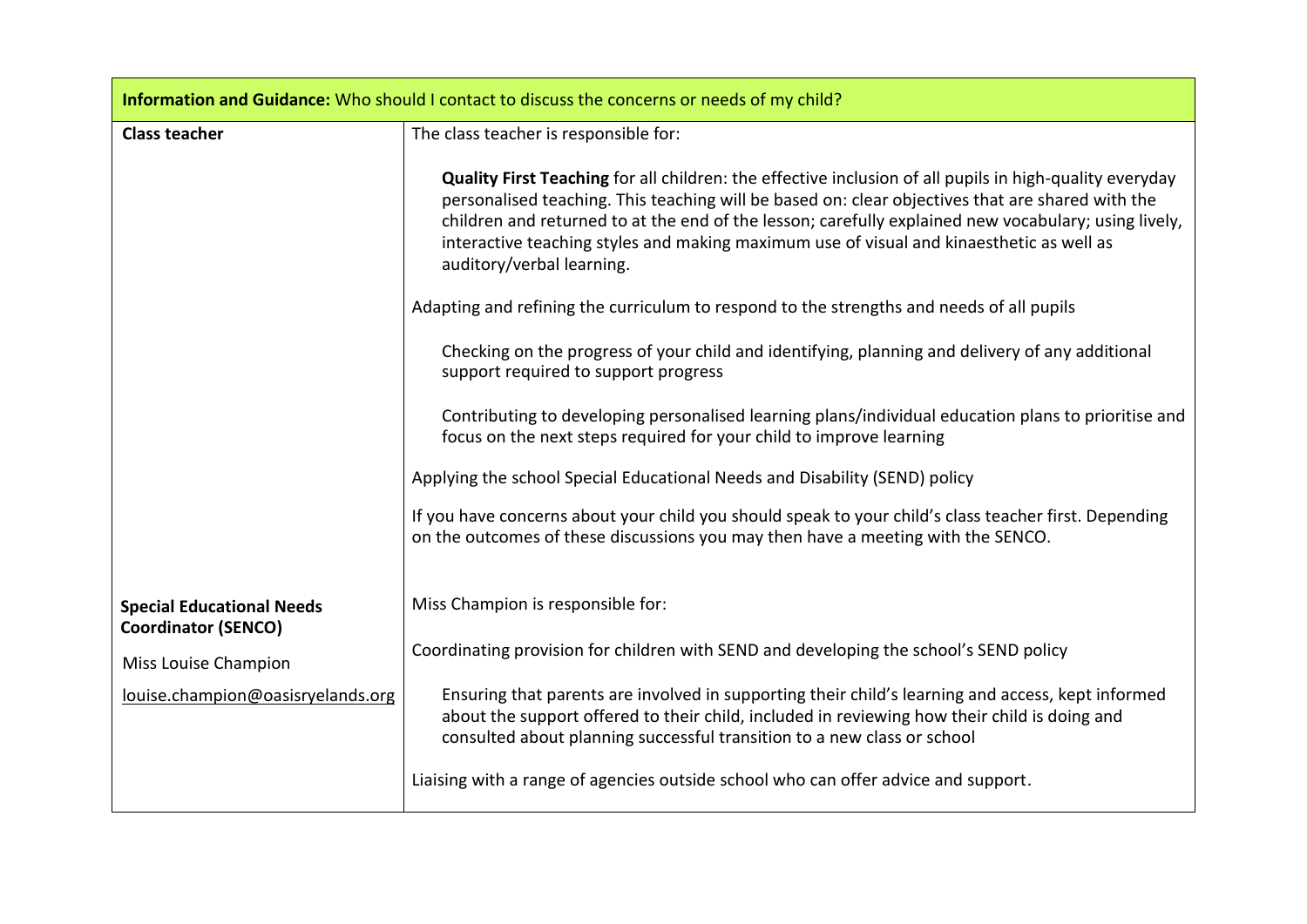| Principal                     | Mr Lillo is responsible for:                                                                         |
|-------------------------------|------------------------------------------------------------------------------------------------------|
| Mr Glenn Lillo                | The day to day management of all aspects of the school, including the provision made for pupils with |
| Glenn.lillo@oasisryelands.org | <b>SEND</b>                                                                                          |
| <b>Regional Director</b>      | Mr Adam Browne is responsible for:                                                                   |
| Adam Browne                   | Overseeing regional delivery of education, including standards                                       |

#### **Assessment, Planning and Review – SEN support** - How can I find out about how well my child is doing?

If a pupil has a significantly greater difficulty in learning than the majority of others of the same age, or has a disability which prevents or hinders them from making use of the educational facilities available at the academy, then additional provision will need to be put in place. Early intervention is built into our overall approach to monitor the progress and development of all pupils. Any intervention will be part of a graduated approach, following the cycle of 'Assess, Plan, Do and Review'. Pupils will have a SEND Support Plan with desired outcomes to be achieved and details of the additional provision to be put into place. Each term parents/carers will be given the opportunity to be fully involved in the review of progress towards the planned outcomes for their child.

If a pupil fails to make adequate progress, despite this extra provision, then specialists should be considered, including outside agencies. Recommended strategies and resources will then be put in place and progress will continue to be tracked regularly. If this is not adequate after a period of time then a Statutory Assessment referral will be considered. If this referral is submitted and accepted then an Education, Health and Care Plan will be issued. This plan will set out the recommended funded provision for the pupil, with objectives to be achieved within a time frame. There will be annual reviews, as there were with Statements that were previously issued. At these reviews new objectives and targets will be set.

Parents will be fully involved and consulted at all stages.

Assessment of pupils' progress in reading, writing and mathematics is carried out by their teachers each term. These assessments are analysed to identify any trends or individual concerns.

Senior leaders hold pupil progress meetings each term with class teachers to assist planning for any changes in provision or interventions that may be necessary.

Pupils' needs are highlighted on teachers' planning.

### **Access arrangements for tests and examinations:**

For some pupils additional arrangements and adjustments can be made to enable them to fully access statutory tests. Depending on individual need, this might include additional time, rest breaks or use of a scribe. The SENCO will inform you about the eligibility and applications for these arrangements.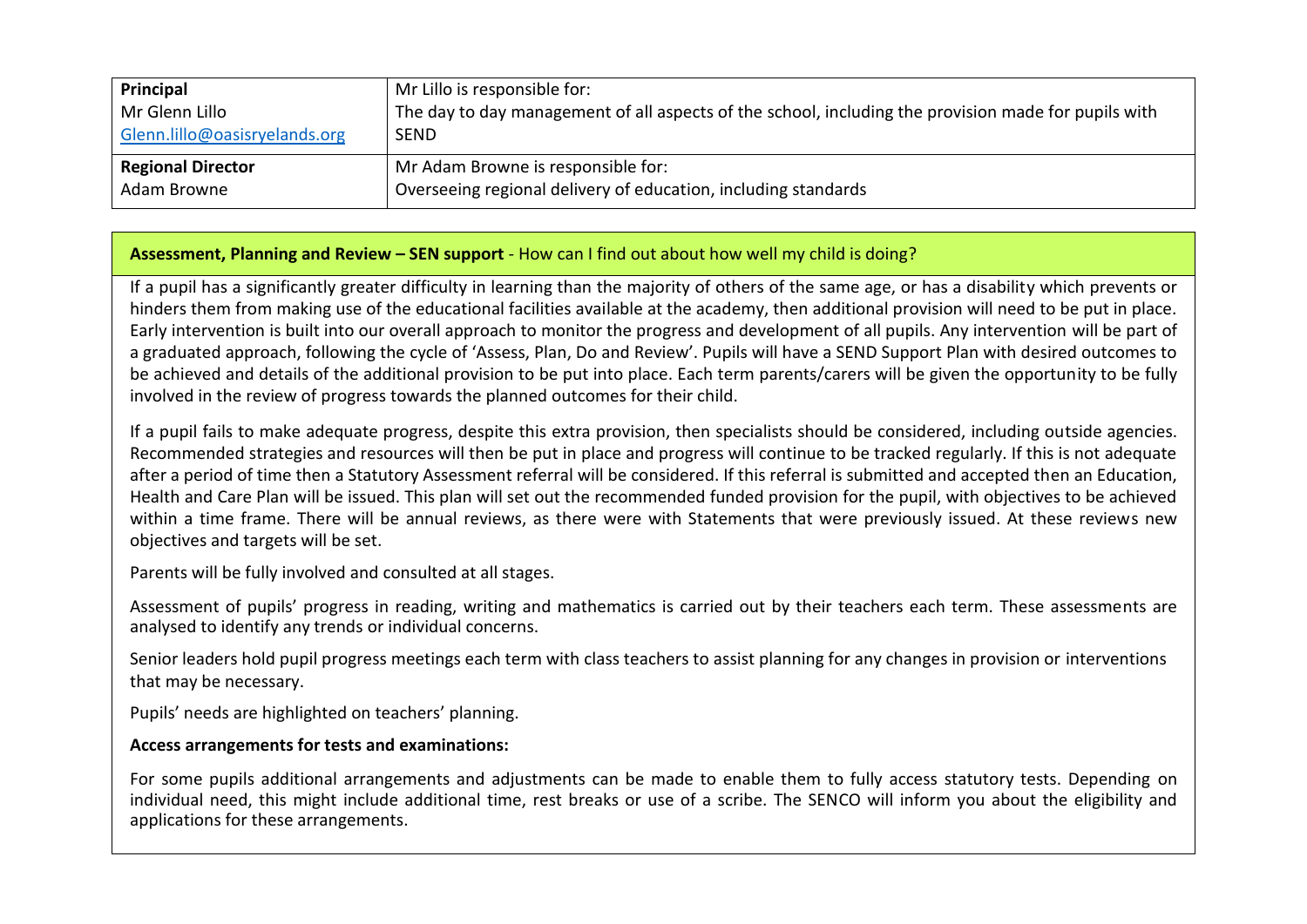### **Curriculum and Teaching Methods –** How will teaching be adapted to meet the needs of my child?

Our teachers are skilled in adapting teaching to meet the wide range of needs in each class and daily planning takes into account individual pupils' needs and requirements.

Differentiation is approached in a range of ways to support access to the curriculum and to ensure that all pupils can experience success and challenge in their learning.

Teaching assistants in class support pupils with their learning objectives. They can adapt the work set by, for example, providing writing frames, enlarged text and simplified instructions. Monitoring takes place to avoid pupils becoming over reliant and dependent on this focused adult support.

For children with difficulties, placement in a smaller, more supported group may be provided.

Children are supported through differentiation and adult support to work in their class in topic and science work.

Visual timetables are present in all classrooms to ensure every child knows what lessons are planned, including any changes to routines.

Workstations in class are provided for those on the autistic spectrum if this is helpful to meet their needs.

Materials for use in class are adapted according to need. Larger print and individual instructions are given to those with a visual impairment.

If a pupil has a physical mobility difficulty then access will be supported through walking frames and wheelchairs as provided by the relevant outside agency.

**Access –** What arrangements are made to enable my child to benefit and take advantage of the full school curriculum and extra-curricular activities?

Adjustments are made to ensure that all pupils with a disability will not be at a disadvantage. Our school buildings are fully accessible to wheelchair users, with ramps in place where necessary and an internal lift. We also have disabled toilet facilities.

For those pupils with a visual impairment, materials and lighting are adapted on an individual basis following advice from the Visual Impairment Service. There is a Sound Field System for pupils with hearing impairment and other access arrangements for pupils are made on an individual basis according to the recommendations of specialist services.

Some pupils require specific programmes of exercises to improve their mobility and we are able to offer support from teaching assistants following training from their allocated physiotherapist. At all times we will work with outside agencies to ensure that the education on offer at the academy is accessible to every pupil.

We undertake additional planning and risk assessments to ensure that pupils with SEND can take part in the range of extra-curricular activities that are offered, including school outings and residential trips.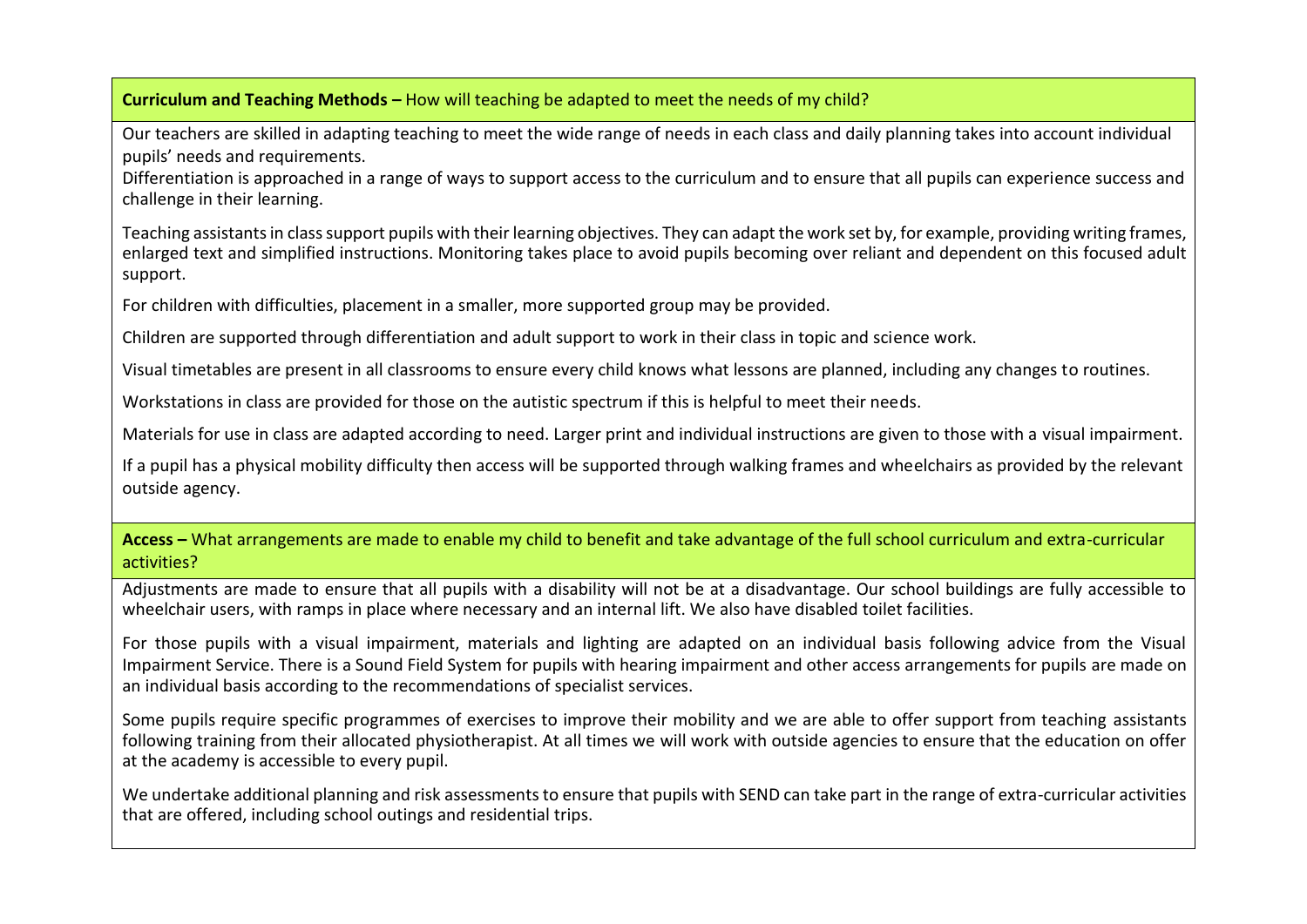### **Staffing Expertise –** How skilled are staff in meeting the needs of my child?

We have an ongoing programme of training to ensure that all teachers and support staff have current, appropriate skills and knowledge to support provision for children with SEND.

Recent training has included:

- Lego Therapy
- Behaviour for learning
- Makaton
- BLANKS level of questioning
- Memory for Learning
- Case of ADHD
- During lockdown, we have had a range of courses that have been accessed by staff including: Sensory strategies, attachment, cognitive load, building mental models, creating schema, Adverse Childhood Experiences, engagement and literacy/numeracy difficulties.

Our SENCO actively engages in a range of opportunities to observe and share best practice in SEND and access current local and national initiatives and policy to support pupils with SEND.

We have staff with specialised expertise and qualifications, including:

- Speech, Language and Communication Needs Supporting pupils with emotional difficulties Mentoring
- Family liaison
- Mental Health First Aider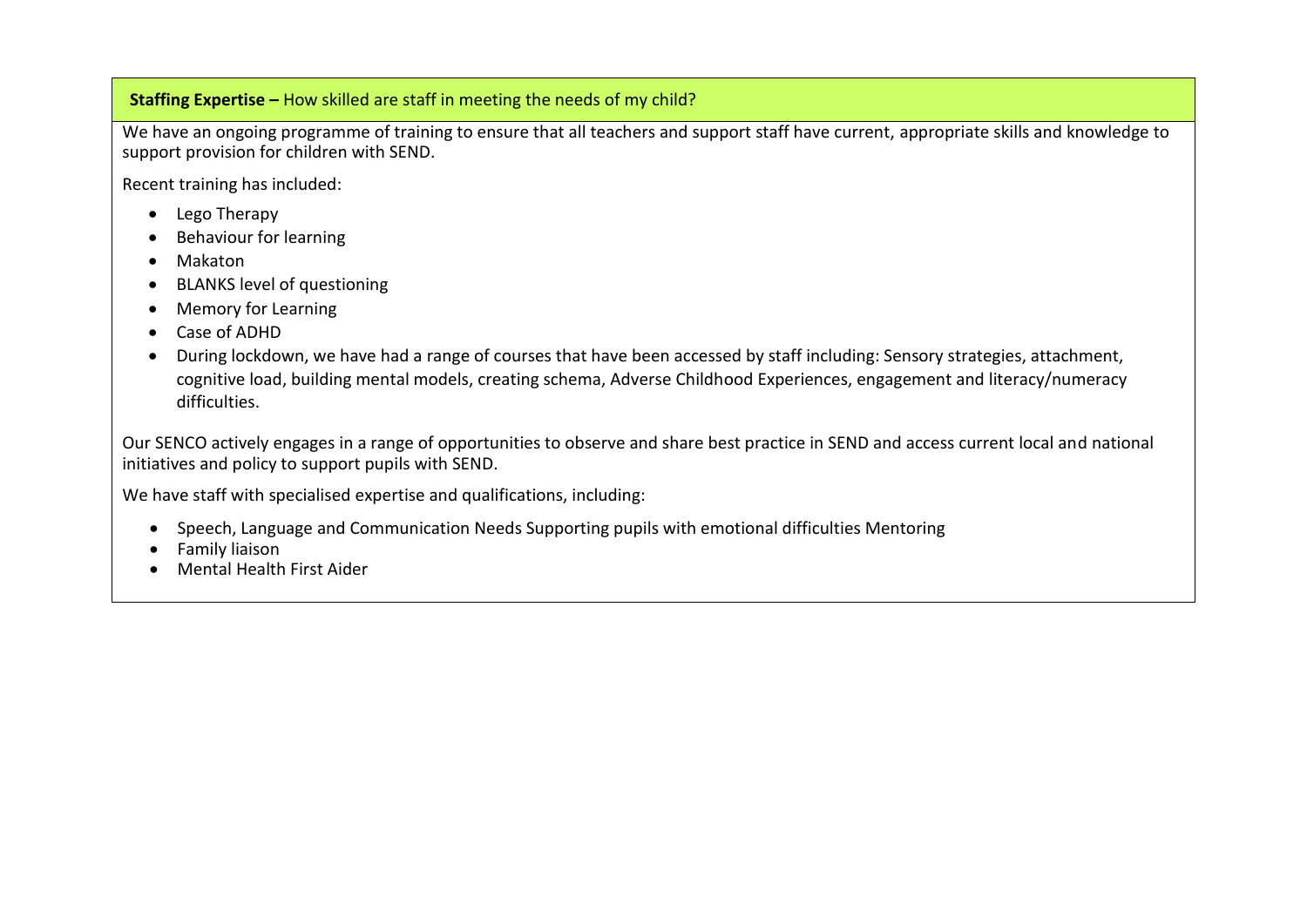# **External Partnerships – What support from outside does the school use to help my child?**

The school works with a number of external agencies to seek advice and support to ensure that the needs of all children are fully understood and met. These include:

| <b>Parents</b>                                 | Oasis Academy Ryelands works in partnership with parents and carers so that the best<br>outcomes can be achieved. Each term parents of pupils with SEND will have an opportunity to<br>meet with staff to discuss the support plan in school and review the targets set. For those<br>pupils who have undergone statutory assessment there will be a formal annual review with<br>parents, class teachers and any outside agencies. The views of the pupils themselves are always<br>a consideration. |
|------------------------------------------------|-------------------------------------------------------------------------------------------------------------------------------------------------------------------------------------------------------------------------------------------------------------------------------------------------------------------------------------------------------------------------------------------------------------------------------------------------------------------------------------------------------|
| <b>Education Psychology Service</b>            | If pupils do not make sufficient progress, despite intervention over time in school, then we can                                                                                                                                                                                                                                                                                                                                                                                                      |
| <b>Educational Psychologist: Alison Whyman</b> | ask our Educational Psychologist to become involved. Alison Whyman has a number of<br>allocated days each term to support our pupils. Her work involves consultation with parents,<br>observations and assessments with pupils, and attending reviews with staff and parents. She is                                                                                                                                                                                                                  |
|                                                | also available to advise and train school staff as required.                                                                                                                                                                                                                                                                                                                                                                                                                                          |
| <b>Speech and Language Therapy Service</b>     | We know that the development of speech and language is a prerequisite for good progress. All                                                                                                                                                                                                                                                                                                                                                                                                          |
| (SALT)                                         | pupils are monitored closely and support in school is put in place where it is required. If the<br>difficulty persists then a referral can be made to the Speech and Language Therapy Service, via                                                                                                                                                                                                                                                                                                    |
| <b>Allocated Therapist: Laura Harle</b>        | a termly Speech and Language Clinic held at school. Our allocated therapist will consider<br>individual cases through a discussion with parents/carers and school staff. At this point, the<br>therapist may offer recommendations for home and/or school to implement. Alternatively, she<br>may ask parents to complete a referral form to complete and return via school.                                                                                                                          |
|                                                | When a referral is accepted then in initial assessment will take place in school. A Care Plan may<br>be written, with targets to be worked on at home and school. The input from the SLT service<br>may take the form of direct work with a child or young person, indirect work through school<br>staff or a combination of both.                                                                                                                                                                    |
|                                                | Children with EHCPs who are on the SALT caseload, are reviewed regularly by the therapist.                                                                                                                                                                                                                                                                                                                                                                                                            |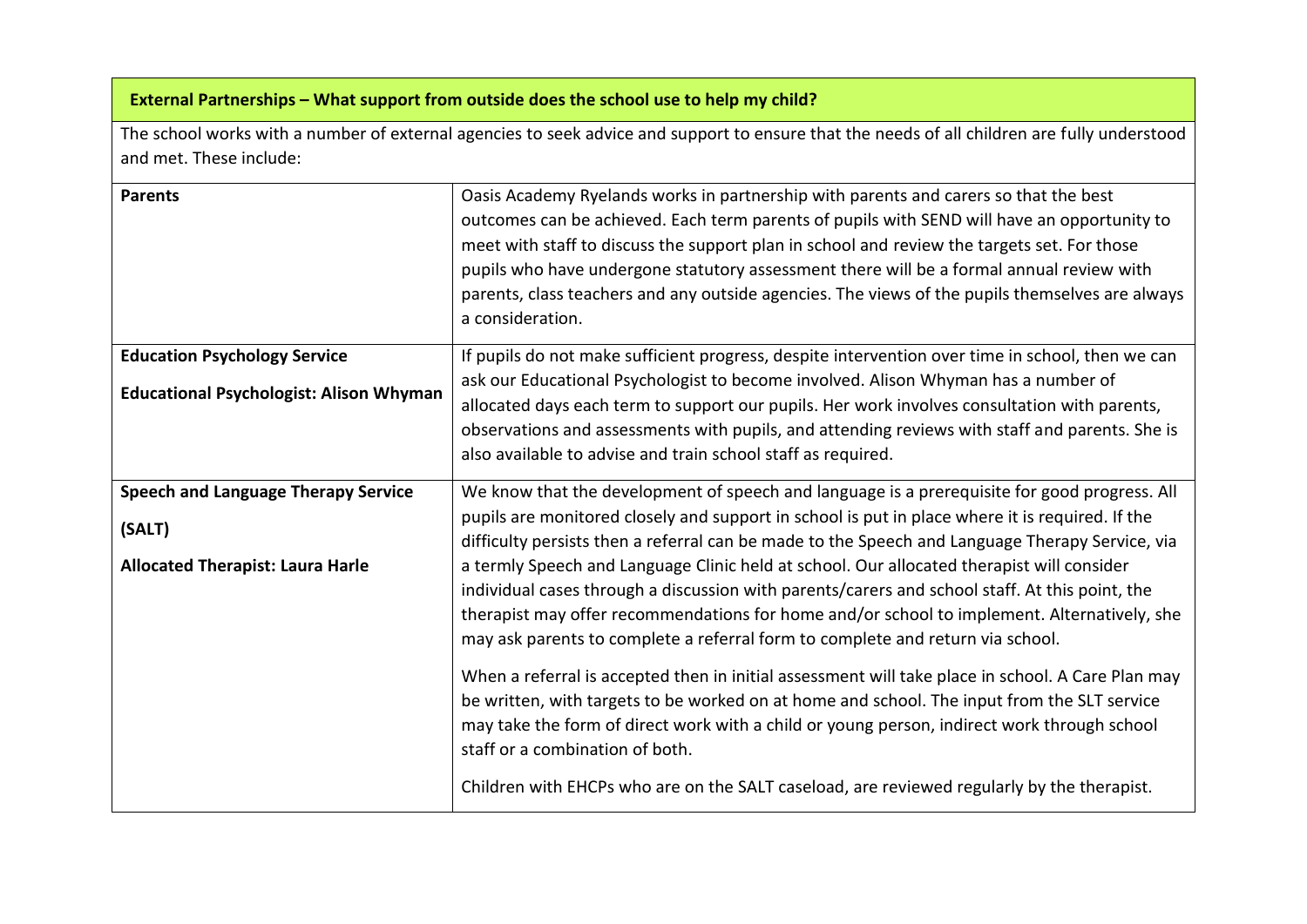| Virtual School for Children who are                                                                                                                                                                                                                                                                     | This service oversees and monitors provision for children who are in care of the Local Authority                                                                                                                                                                                                                                                                                                                                                 |
|---------------------------------------------------------------------------------------------------------------------------------------------------------------------------------------------------------------------------------------------------------------------------------------------------------|--------------------------------------------------------------------------------------------------------------------------------------------------------------------------------------------------------------------------------------------------------------------------------------------------------------------------------------------------------------------------------------------------------------------------------------------------|
| <b>Looked After (CLA)</b>                                                                                                                                                                                                                                                                               | through the use of Personal Education Plans (ePEPs). They promote the educational                                                                                                                                                                                                                                                                                                                                                                |
| <b>Head of Virtual School: Sarah Bailey</b><br><b>Deputy Headteacher: Angela Griffiths</b>                                                                                                                                                                                                              | achievement of all children who are looked after. The Virtual School liaise with Louise<br>Champion, the designated teacher for children who are looked after, and are available to<br>attend meetings reviewing the progress of the children. Carers are fully involved.                                                                                                                                                                        |
| <b>Child and Adolescent Mental Health</b><br><b>Service (CAMHS)</b>                                                                                                                                                                                                                                     | A referral to CAMHS can be made, following a recommendation from our Educational<br>Psychologist, if your child has social, emotional or mental health difficulties that could possibly<br>result in a medical diagnosis. Both home and school provide details about the issues. After<br>assessment, CAMHS may provide recommendations for the pupil, to be implemented at home<br>and school. Paediatricians can also make referrals to CAMHS. |
| Visual Impairment / Hearing Impairment                                                                                                                                                                                                                                                                  | If a pupil has a visual impairment that is not easily corrected by wearing glasses, the Visual                                                                                                                                                                                                                                                                                                                                                   |
| <b>Teams</b>                                                                                                                                                                                                                                                                                            | Impairment Service will become involved. A member of the team will come into school to                                                                                                                                                                                                                                                                                                                                                           |
| <b>London Borough of Croydon Visual</b><br><b>Impairment Service</b><br>Tel: 020 8760 5784<br>Web: https://localoffer.croydon.gov.uk/<br>kb5/croydon/directory/advice.page?id<br>$=56aFlZtmY-Y$<br>Email:<br>Sensorysupportservice@croydon.gov.uk<br><b>Sensory Service Lead &amp; Lead for Hearing</b> | observe the pupil in class and give recommendations to maximise the pupil's access to lessons.<br>Similarly, school will liaise with the Hearing Impairment Service for pupils affected by a hearing<br>impairment that impacts on their ability to access lessons. In both cases the team member will<br>also liaise with parents.                                                                                                              |
| Impairment:                                                                                                                                                                                                                                                                                             |                                                                                                                                                                                                                                                                                                                                                                                                                                                  |
| Luisa.saddington@croydon.gov.uk                                                                                                                                                                                                                                                                         |                                                                                                                                                                                                                                                                                                                                                                                                                                                  |
| Lead for Visual Impairment:                                                                                                                                                                                                                                                                             |                                                                                                                                                                                                                                                                                                                                                                                                                                                  |
| rowena.o'brien@croydon.gov.uk and                                                                                                                                                                                                                                                                       |                                                                                                                                                                                                                                                                                                                                                                                                                                                  |
| Rosalind.eames@croydon.gov.uk                                                                                                                                                                                                                                                                           |                                                                                                                                                                                                                                                                                                                                                                                                                                                  |
| <b>Acting Lead for Hearing Impairment:</b>                                                                                                                                                                                                                                                              |                                                                                                                                                                                                                                                                                                                                                                                                                                                  |
| Alexandra.haxton@croydon.gov.uk                                                                                                                                                                                                                                                                         |                                                                                                                                                                                                                                                                                                                                                                                                                                                  |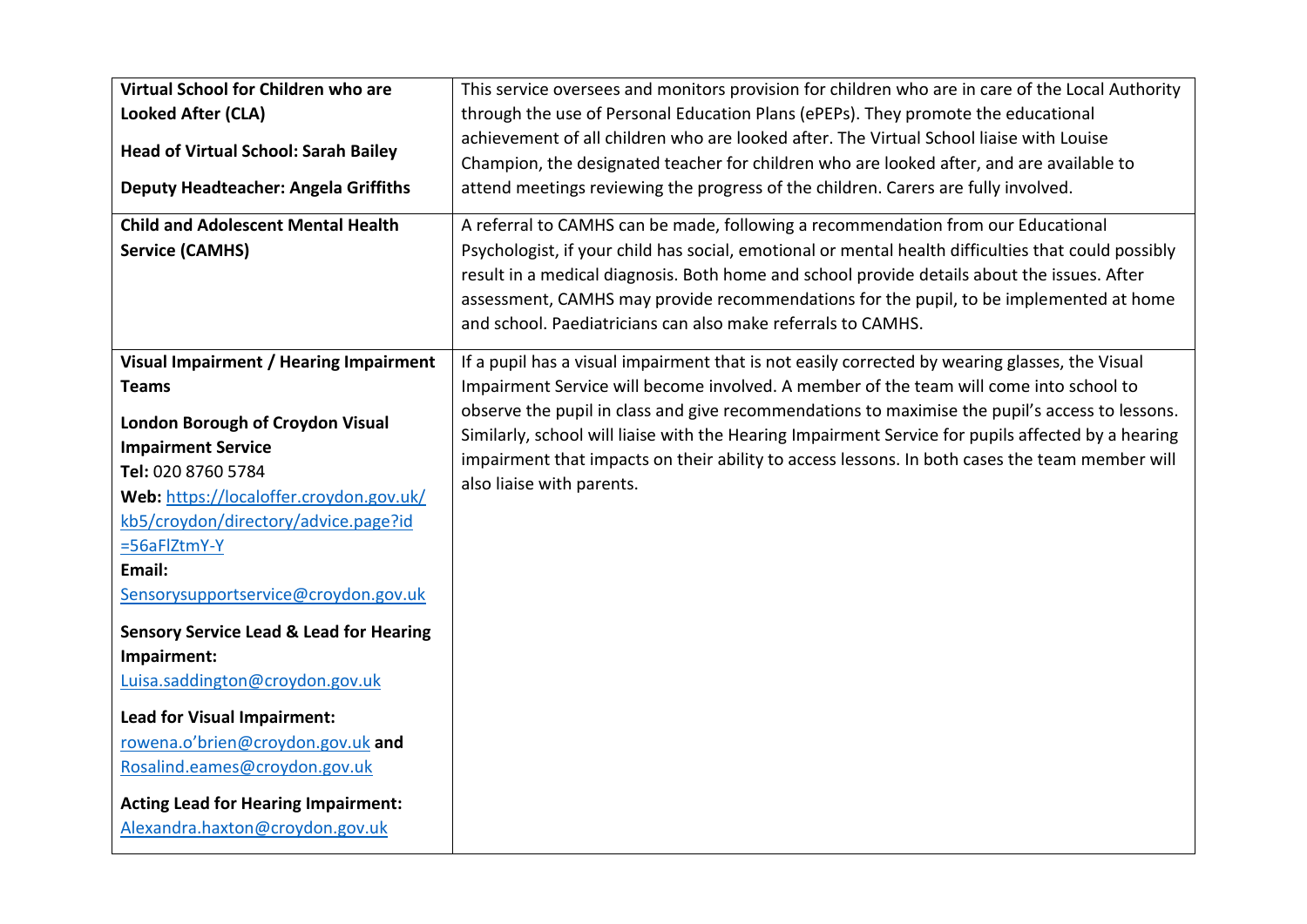| <b>Family Lives Parent Partnership Service</b>             | Family Lives provide independent information, advice and guidance for parents/carers of                           |
|------------------------------------------------------------|-------------------------------------------------------------------------------------------------------------------|
| Tel: 08087 800 2222<br>Web: https://www.familylives.org.uk | children and young people with SEND.                                                                              |
| Email: askus@familylives.org.uk                            |                                                                                                                   |
| <b>Paediatricians</b>                                      | We welcome information from paediatricians which will enable us to understand your child's                        |
| (See Croydon Local Offer)                                  | needs more fully. Please keep us informed so that we can make any necessary adjustments to<br>support your child. |

**Transition –** How will the school help my child to move to a new class/year group or to a different school?

Children and young people with SEND can become particularly anxious about 'moving on', so we support successful transition in the following ways:

When moving between classes, phases or buildings – an information sharing meeting will take place with the new teacher and there will be opportunities for your child to visit the new class/building and meet the new teacher and other key staff. Your child may be supported by a teaching assistant during visits or by the use of a Social Story/New Class booklet.

When moving to another school – we will contact the new school's SENCO and share information about special arrangements and support that has been made to help your child make progress towards the outcomes recorded on their SEND Support Plan/ECHP.

**When moving to secondary school** – our SENCO will make contact with the secondary school SENCO at the Primary to Secondary transition day meeting to discuss the specific needs of your child and the nature and level of support that has had most impact. For pupils with a disability, access arrangements will be put in place. In some cases multi-agency meetings may be arranged to create a more detailed transition plan, including successful interventions and the opportunity for additional visits to the school and/or from the new school. This will help your child become familiar with the new school and staff, and so reduce any anxieties. Your involvement in this process is essential in supporting a successful move.